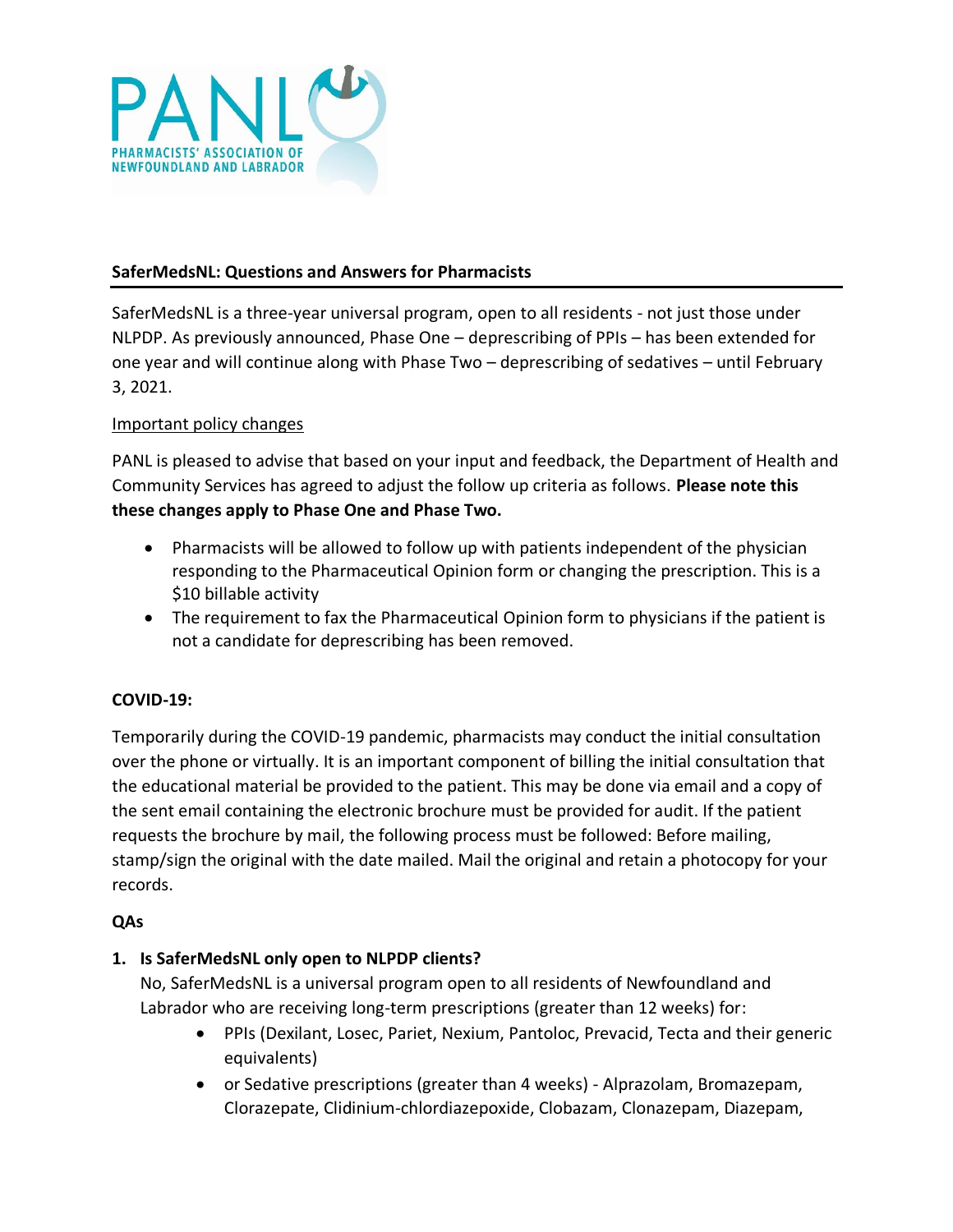Flurazepam, Lorazepam, Nitrazepam, Oxazepam, Temazepam, Trazodone, Triazolam, Zolpidem, and Zopiclone);

### **1. How does pharmacist reimbursement work?**

Pharmacists will be reimbursed \$23.00 for the initial consultation and \$10.00 for the followup conversation with the patient.

## **2. What constitutes the initial consultation?**

The initial deprescribing consultation is a 5-10 minute in-person conversation with the patient or the patient's caregiver highlighting some of the harmful effects associated with taking a PPI/Sedative and asking if he/she would like to further discuss the possibility of stopping the use of the PPI/Sedative with their physician. It is important for the pharmacist to begin the conversation by asking if the patient has ever had this discussion with another pharmacist (can only be completed once per patient per lifetime). The pharmacist will be reimbursed \$23.00 for the initial consultation.

If the patient agrees, the completed Evidence-Based Pharmaceutical Opinion Form must be forwarded to the prescribing physician.

If the patient declines to proceed, the initial consultation can still be billed. The form should still be completed and kept on file for audit purposes but does not need to be faxed to the physician. There is no billable follow-up in this situation.

## **3. What if a patient presents a first time PPI/Sedative prescription?**

A patient must be taking a PPI/Sedative for at least 12 weeks or a Sedative (greater than four weeks) before a pharmacist can perform a billable deprescribing initial consultation.

# **4. Does the initial consultation and the follow-up have to happen through the same pharmacy?**

Yes. The follow-up must be completed at the same pharmacy as the initial consultation.

**5. How will the pharmacist know if a patient has already had an initial deprescribing consultation with a different pharmacist/pharmacy?**

The pharmacist should start the conversation by asking if the patient has ever had this discussion with another pharmacist. If the consultation proceeds when in fact the patient has had an initial consultation elsewhere, there will be a hardstop at time of billing.

# **6. Can a pharmacist do a medication review at the same time as a deprescribing consultation?**

A deprescribing consultation is not considered a medication review and cannot be billed as one. However, a deprescribing consultation may be performed at the same time as a medication review, in which case, a pharmacy can bill for both services. Please note: Audits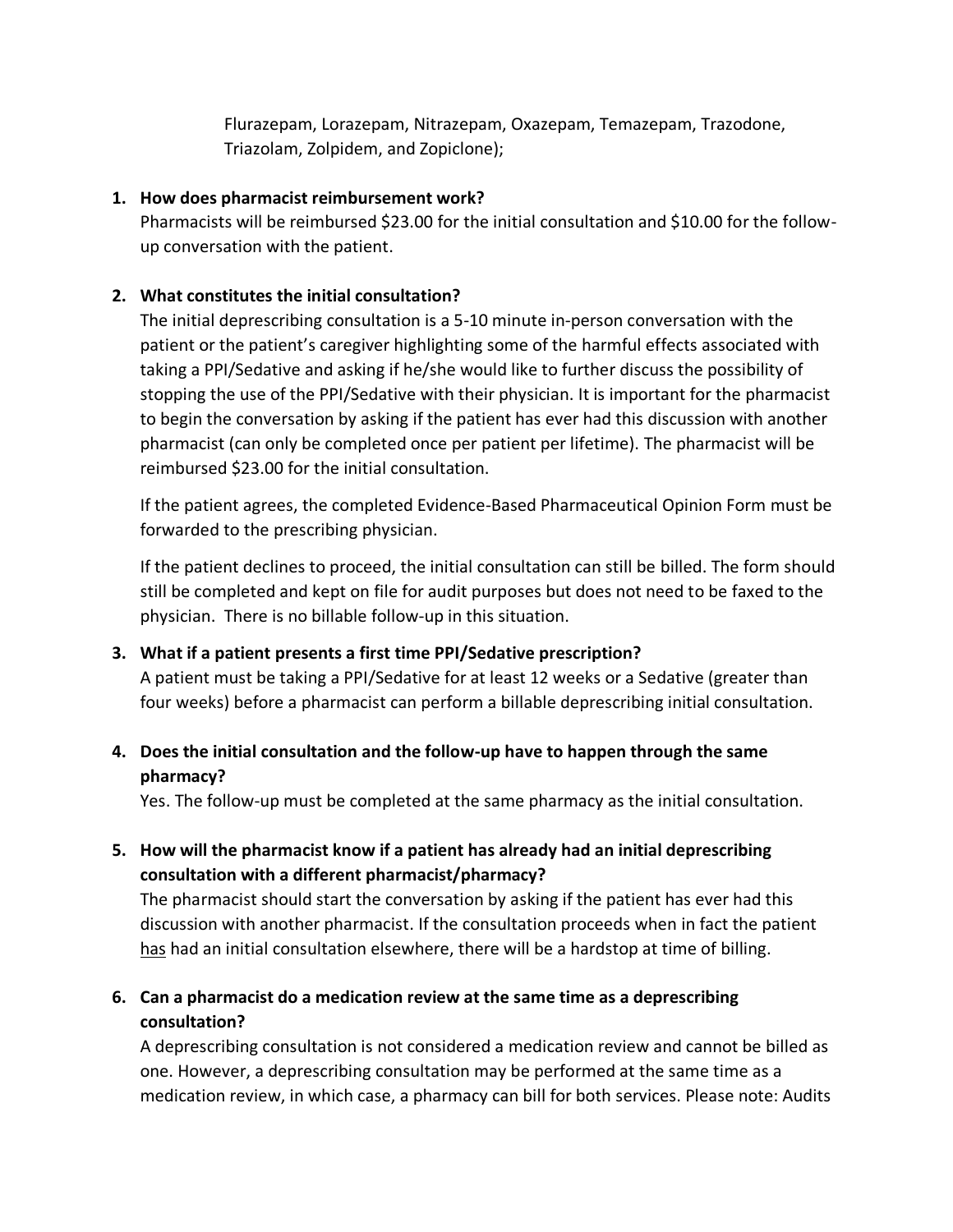will be conducted on medication reviews performed on the same day as a deprescribe consultation for the same patient.

**7. If the physician declines the request to deprescribe and the pharmacist must phone the patient to tell them this, is that considered a follow-up call (and be billed as such)?** No. That conversation would be considered part of the initial consultation.

## **8. What constitutes a follow up?**

The follow up conversation can be done in person or over the telephone within six months to see how the patient is doing. The pharmacist will be reimbursed \$10.00 for the follow-up. The follow-up form is available on the PANL website.

**9. What if the pharmacist faxes the form with a recommendation to deprescribe to the physician but does not get a return form?**

As of January 2020, the pharmacist can perform and bill for a follow up even if the physician does not fax back the form.

**10. What if a patient is currently taking more than one PPI/Sedative? Can the pharmacist bill for more than one consultation?**

No. The initial consultation should include discussion on all PPIs/sedatives currently being taken.

**11. What if a patient is taking more than one PPI/Sedative but the prescribing physician deprescribes only one PPI/Sedative?**

That is still considered a change in therapy, so is eligible for a billable follow-up.

**12. If the prescribing physician changes the therapy to PRN, is that considered deprescribing?** Yes – any adjustment to the therapy with the intent of eliminating chronic use of the PPI/Sedative is considered deprescribing. In this situation, the pharmacist will perform a billable follow-up within six months.

# **13. How do pharmacists bill for non-NLPDP patients?**

Using the patient's MCP number. Non-NLPDP clients must hold a valid MCP or the claim will be rejected. Additional claims submission information, including reject codes, is available in the policy document.

**14. Do both sides of the Evidence-Based Pharmaceutical Opinion Form have to be scanned and faxed to the physician?**

No. the front side is only required.